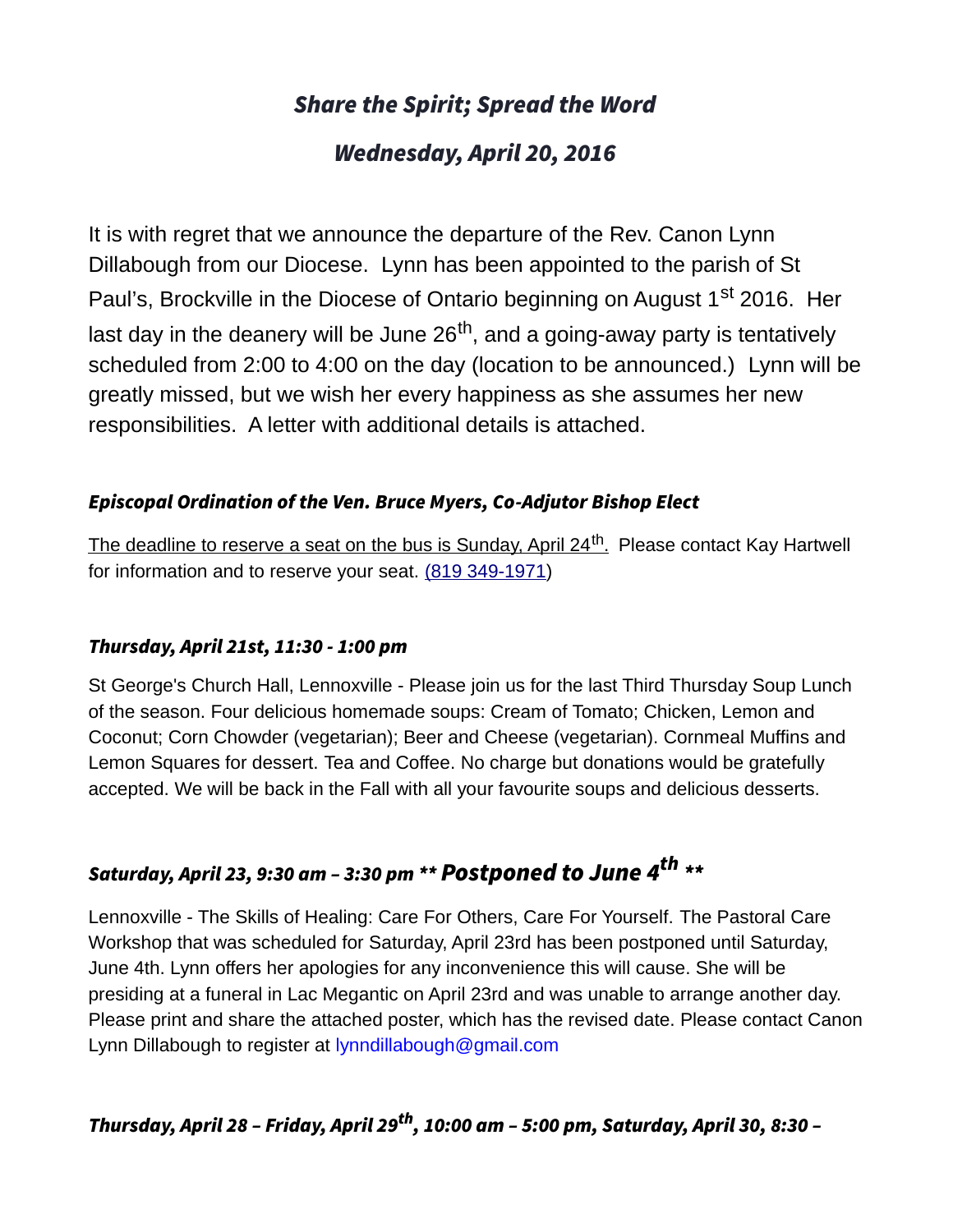#### 12:00 noon

St George's Church Hall, Lennoxville – Rummage Sale, bag sale on Saturday. Articles for sale may be left at the church hall the week of April  $24<sup>th</sup>$ . For big saving do you shopping with us.

#### Saturday, April 30, 9:00 am – 1:00 pm

St Augustine's Church, Danville – Rummage sale.

#### Wednesday, May 4, 5:15 – 6:45 pm

St Paul's Church, Bury – Messy Church. Please contact [lynndillabough@gmail.com](https://webmail.ubishops.ca/owa/redir.aspx?REF=Jg7pOaeVaJnb0V7L0ooVWq9IfNmhSvfXtp8q-vSIgtGGWY-SOGnTCAFtYWlsdG86bHlubmRpbGxhYm91Z2hAZ21haWwuY29t) for more information.

#### Saturday, May 7, 8 am – 2 pm

Bishop's University - The BU/CRC Refugee Student Sponsorship Committee will be holding their annual large Garage Sale on Saturday, May 7 from 8 am to 2 pm in the Bishop's University W.B. Scott arena (old arena). Donations will be gratefully accepted from April 4, 2016 until May 4, 2016 and can be dropped off at the arena lobby from 8 am to 8 pm (including Saturday and Sunday). Please note we cannot accept tires, mattresses, TVs and very old computer monitors. Thank you very much for your donations, and we hope to see you at the sale on May 7, 2016. For further information please contact Heather Thomson at [819-822-9600 ext. 2718](tel:819-822-9600%20ext.%202718) or [hthomson@ubishops.ca](https://webmail.ubishops.ca/owa/redir.aspx?REF=FLnmocQHos1aSS6_izloWzXz-vn948huD0NonW8iwmC1KgSOCljTCAFtYWlsdG86aHRob21zb25AdWJpc2hvcHMuY2E.)

#### Saturday, May 14, 9:30 am – 3:00 pm

Murray Memorial Hall, Georgeville - The Rt. Rev. Mark MacDonald, the National Indigenous Bishop will be speaking on "The Gospel in Four Directions and New Horizon for Canada." \$10 workshop fee. Lunch and coffee \$10. Registration required at [450 292-3555.](tel:450%20292-3555) See attached poster.

#### Sunday, May 22, 4:00 pm

St George's Church, Lennoxville – Quarterly service of sung evensong. Refreshments and time of fellowship to follow.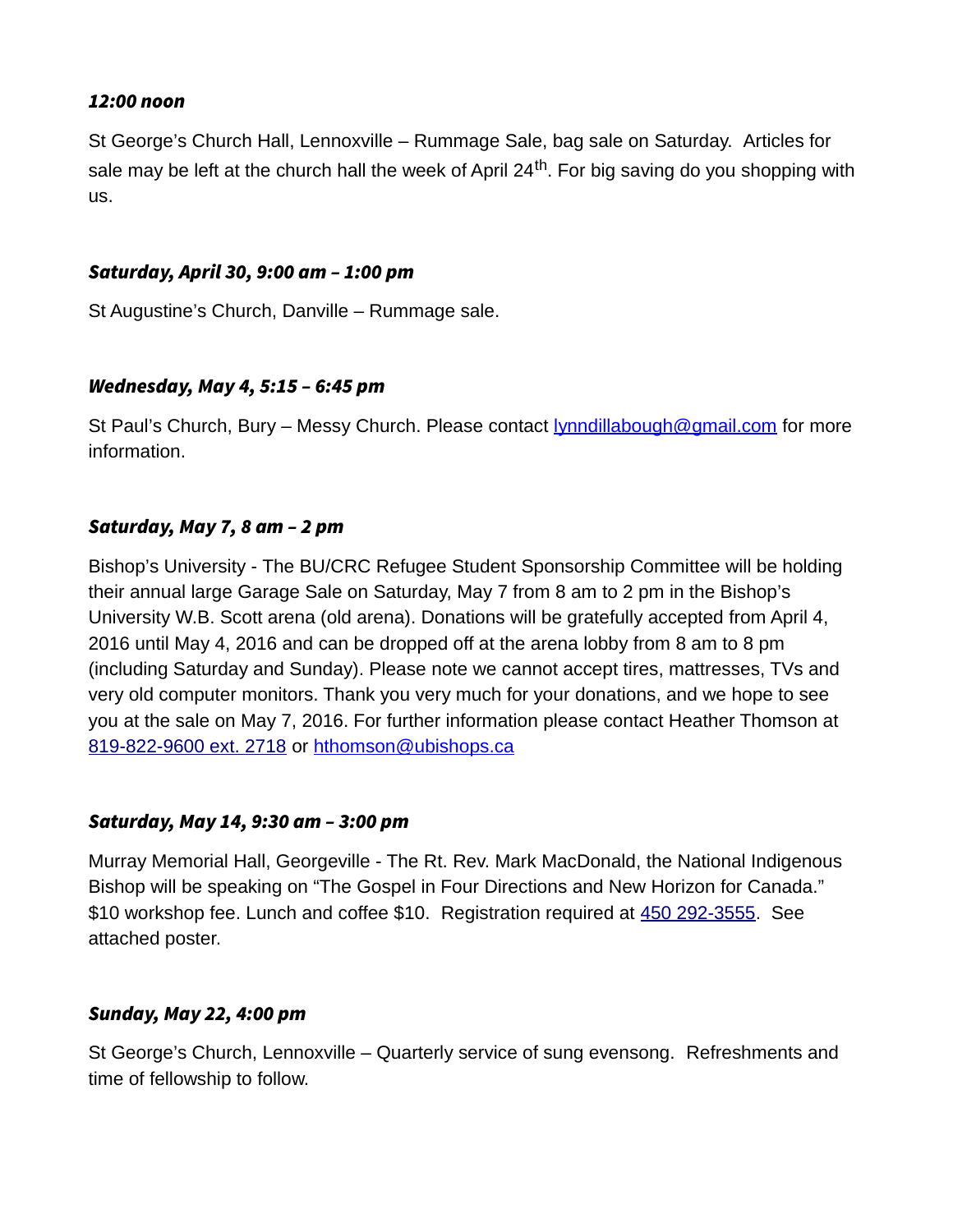## Friday, May 27, 7:00 pm – Sunday, May 29, 2:00 pm

St Anne's Church, Richmond - Diocesan Youth Retreat & St Francis Deanery 5th Sunday Service. All youth, 17 and under, are invited for a 2 day retreat which begins on Friday, May 27th at 7pm and ends on Sunday May 29th at 2pm. Youth. Our retreat will end with a youth led worship service for our 5th Sunday deanery Eucharist, followed by a pot-luck lunch. I hope everyone can come out and celebrate with us. Those who attended the deanery service in Danville last May will remember how wonderful it was to be worshipping with so many teenagers. This year we hope to get them even more involved in the service. Please print and share the poster that is attached with any teenagers you may know and post one in your church for others to see. Please contact **[lynndillabough@gmail.com](https://webmail.ubishops.ca/owa/redir.aspx?REF=E0UZUrCIOcgLF1G_4qECzq3OrI1Fn6f2O_cEChPNSZXMHau5IF7TCAFtYWlsdG86bHlubmRpbGxhYm91Z2hAZ21haWwuY29t)** to get a registration form

## St. John's Church, Waterville, and Christ Church, Eustis Summer Schedule

First Sunday of the month from May-October services will be held at the Christ Church Eustis Hall at 9:30 am. All the other Sundays services will be at St. John's Waterville, 9:30 am. Everyone welcome.

#### Lectio Divina

Lectio Divina, led by Lynn Dillabough, will continue in a more informal way at her home. Please contact her if you would like to take part in this.

#### Monthly Services of Holy Eucharist in Senior Residences

Third Wednesday of the month at the Wales Home, Richmond, 10:00 a.m. The Rev. Canon Fred Richardson celebrating, Ann Clark, pianist. Third Friday of the month at the Grace Village, 10:00 a.m. The Rev. Canon Fred Richardson celebrating assisted by Lorna Gordon, Sandra Gallichon, pianist. All are invited to attend.

#### Confirmation Class

St John's Church, Waterville - Confirmation classes to begin at St. John's, Waterville. All who are interested please contact the Rev. Ruth Charleau ASAP so that she can plan the starting date and get material for everyone. 12 years old and up.

#### Education for Ministry - Year One: September 2016 until June 2017

Beginning in September there will be an opportunity for new participants from the deanery to